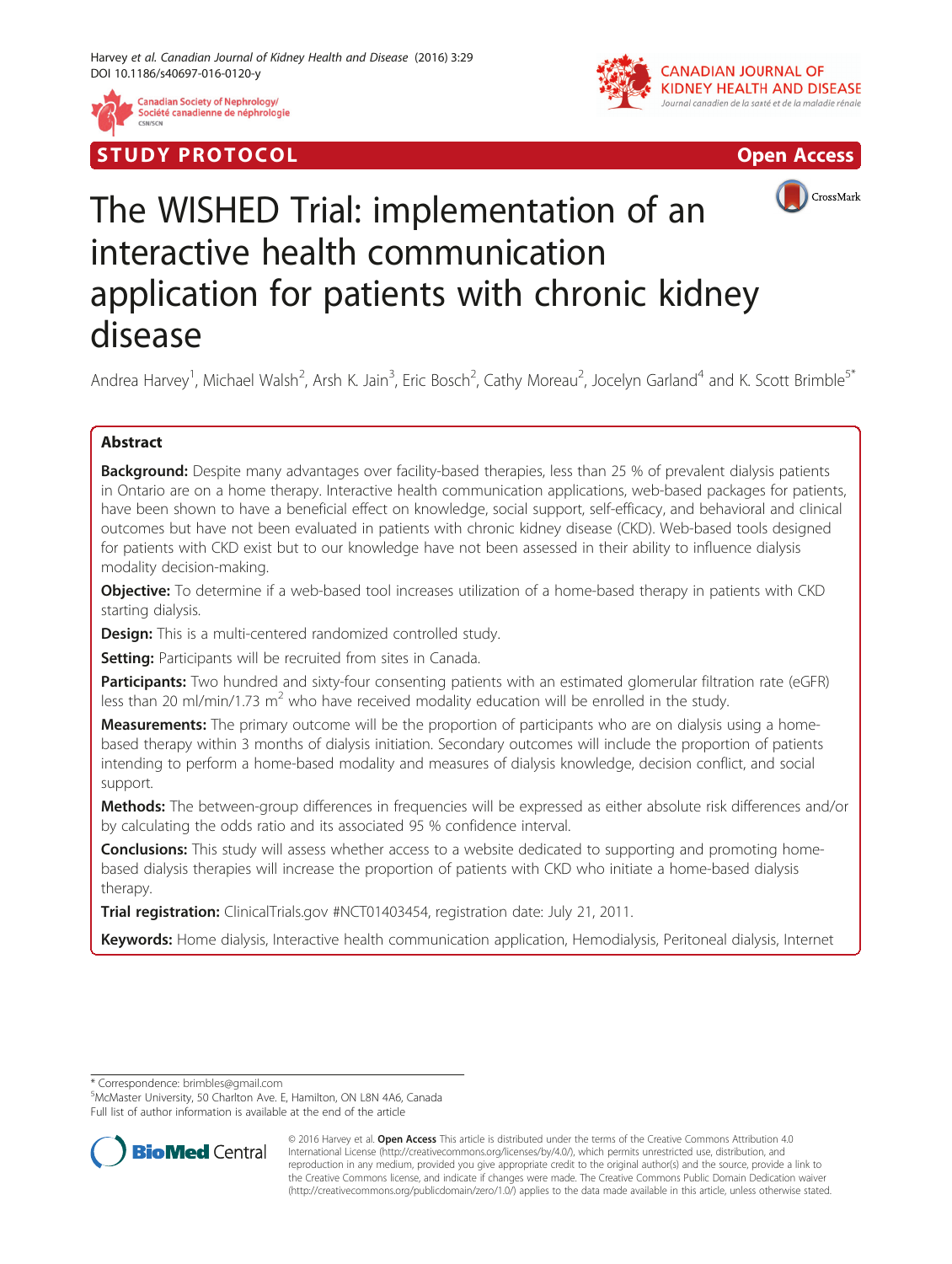# Abrégé

Mise en contexte: L'administration de traitements d'hémodialyse à domicile présente plusieurs avantages par rapport aux traitements offerts en centre hospitalier. Pourtant, moins de 25 % des patients Ontariens suivent leurs traitements de dialyse à domicile. Bien que l'accès à des outils interactifs de communication en santé (OICS) ait des effets bénéfiques sur le niveau de connaissances, le soutien social, le niveau d'autonomie ainsi que sur les résultats cliniques et comportementaux des patients qui les utilisent, ces outils n'ont jamais fait l'objet d'études chez les patients atteints d'insuffisance rénale chronique (IRC). Des OICS existent pour cette population, mais on ne connaît pas leur part d'influence au moment où le patient doit faire le choix d'une technique de dialyse.

Objectifs de l'étude: Par cette étude, on entend vérifier si l'accès à des outils sur le web augmentera le nombre de patients atteints d'IRC en amorce d'une dialyse qui choisiront d'effectuer leurs traitements à domicile.

Cadre et type d'étude: Il s'agit d'un essai contrôlé, randomisé, qui se tiendra dans plusieurs centres hospitaliers à travers le Canada.

Participants: La cohorte sera constituée de 264 patients atteints d'IRC dont le taux de filtration glomérulaire se situe à moins de 20 ml/min/1, 73 m<sup>2</sup>. Les participants auront suivi une séance d'orientation pour les aider à naviguer dans les différents outils mis à leur disposition sur le web.

Mesures: À titre de résultat principal, on établira la proportion de patients qui auront adhéré à la technique de dialyse à domicile au cours des trois mois suivant l'initiation du traitement. On cherchera ensuite à connaître la proportion de patients ayant l'intention de le faire au courant de la première année de traitement. De plus, on procèdera à l'évaluation des connaissances et de la capacité des patients de prendre des décisions concernant leur traitement, ainsi que du soutien social qu'ils reçoivent.

Méthodologie: Les différences entre les groupes d'étude seront exprimées soit sur le plan du risque absolu ou en calculant les rapports de cotes et les intervalles de confiance à 95 % correspondants.

Conclusion: Cette étude évaluera si l'accès à un site web consacré au soutien social des patients et à la promotion des traitements de dialyse à domicile augmentera la proportion de patients souffrant d'IRC qui choisiront cette option pour l'amorce de leur traitement.

# What was known before

Interactive health communication applications are webbased tools that provide health information, social, decisional, and/or behavioral change support. A web-based tool that promotes the use of a home-based dialysis therapy has not been formally evaluated in patients with advanced chronic kidney disease (CKD).

## What this adds

This study will determine whether a web-based tool designed to promote home-based dialysis will increase its utilization in incident patients.

## Background

In a person-centered care model, patients with advanced chronic kidney disease (CKD) are provided with the necessary tools and information to select the type of dialysis therapy for which they are best suited. Many programs utilize a specially trained nurse to provide modality education to patients with more advanced CKD (i.e., estimated glomerular filtration rate [eGFR] less than  $20$  ml/min/1.73 m<sup>2</sup>). There are several modality choices for patients approaching end-stage renal disease (ESRD); these include peritoneal dialysis (PD), a home therapy,

or hemodialysis (HD), which either can be at home (HHD) or performed in a facility. In Ontario, Canada, the provincial renal agency's target for the home dialysis prevalence rate is 40 %, in contrast to the current provincial prevalence of 24 % [\[1\]](#page-5-0).

Home dialysis offers many advantages over facilitybased HD for patients. Home dialysis provides patients with scheduling flexibility which is rarely possible in facility-based HD. PD patients in particular have more freedom to travel and usually enjoy a less restrictive diet with respect to potassium than facility-based HD [[2, 3](#page-5-0)]. Most observational studies suggest that home dialysis patients enjoy better scores in many quality of life domains, particularly treatment satisfaction and therapy intrusiveness [[4](#page-5-0)–[6](#page-5-0)], although some studies have not seen such a difference [[7](#page-5-0)–[9](#page-5-0)]. Home-based dialysis is also beneficial from the payer perspective; overall, healthcare costs are reduced by as much as US\$20,000 per patient-year [[10](#page-5-0)–[12](#page-5-0)].

Numerous barriers to initiation of home-based therapies have been described, including provider beliefs, practices, and lack of adequate patient and provider education [[13](#page-5-0)]. In addition to these systemic barriers to home dialysis, many barriers exist at the patient level,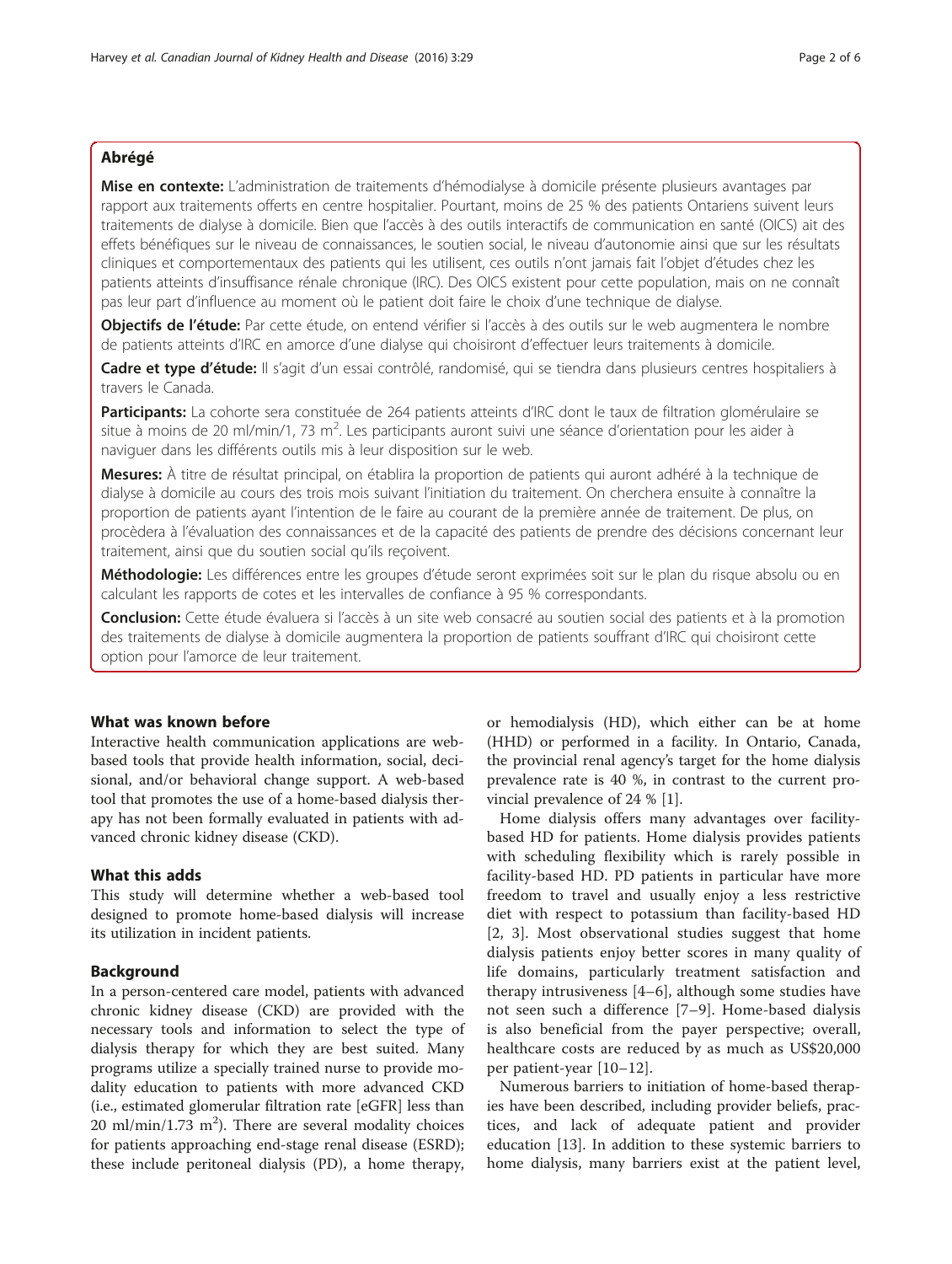including lack of self-efficacy and confidence in performing the therapy, burden on family members, and fear of a catastrophic event [\[14](#page-5-0)–[18](#page-5-0)]. Information gaps despite education being provided by care providers may lead to increased decisional uncertainty and conflict, particularly in an era when home-based therapies are being more actively encouraged. On the other hand, medical contraindication to a home therapy is uncommon; in one study, only 11 % of patients had a medical contraindication [[18](#page-5-0)].

Interactive health communication applications (IHCAs) are computer-based packages for patients which are usually web-based and in addition to providing health information offer some form of social, decisional, and/or behavioral change support [\[19](#page-5-0)]. IHCAs facilitate the transfer of information and enable informed decision-making as well as the promotion of healthy behaviors and choices, peer information exchange and support, and self-care. A systematic review of IHCAs developed for individuals with chronic diseases such as diabetes mellitus (DM) and asthma identified 24 randomized controlled trials involving 3739 participants. IHCAs had a beneficial effect on knowledge, social support, self-efficacy, and behavioral and clinical outcomes [[19](#page-5-0)]. Websites designed for patients with CKD who must make decisions regarding treatment options exist but to our knowledge have not been formally evaluated.

The primary objective therefore of this study is to determine if utilization of a website dedicated to the promotion of home-based dialysis will increase the proportion of patients who initiate dialysis using a home-based modality.

## Methods/design

#### Study design and randomization

The study is a multi-centered randomized controlled trial comparing the use of a secured web-based IHCA (website [www.independentdialysis.ca](http://www.independentdialysis.ca)) versus usual care in the promotion of home-based dialysis therapies. A participant flow diagram is shown in Fig. [1.](#page-3-0) Randomization is performed using a computer-generated sequence in variable blocks, stratified by site and allocation occurring using sequentially numbered sealed opaque envelopes. Each study participant will be assigned a unique number. The information about randomization sequence and block size will be kept confidential.

#### Setting

The intervention is currently taking place in three multidisciplinary CKD clinic sites in Ontario. Additional sites will be approached to participate as needed to achieve recruitment objectives. Each of the three sites is an academic regional referral center for patients for nephrology services including management of CKD, dialysis, and renal transplantation patients. There are currently about 2300 patients registered in multidisciplinary CKD clinics across the three sites. The study has been

approved at each of the local institutional research ethics boards [Hamilton Integrated Research Ethics Board (HIREB)].

### Participants

All eligible participants are identified by the local CKD clinic electronic database and screened for eligibility by CKD nurses in the circle of care. All eligible participants are then approached and asked if they are interested in speaking to research staff about the study. Consented participants are then randomized into one of two study arms: (1) usual care or (2) the IHCA. The participant inclusion and exclusion criteria are shown in Table [1.](#page-4-0)

#### Intervention

Participants in both the usual care and IHCA arms continue to be seen in the CKD clinic as part of usual care. Participants randomized to the IHCA arm will be logged in to the website during the randomization visit and provided an orientation session to familiarize them with the website. They are asked to generate their own password and encouraged to log on to the website regularly. Email reminders to log-in are sent periodically and the frequency of participants' visits monitored. The website was developed with a view to ensure easy navigation for participants, while providing content that encompasses informational and social support to reduce conflict and uncertainty in ESRD therapy decision-making. The informational support component of the website includes a section for Frequently Asked Questions, demonstration videos, and still photographs of equipment, as well as pre-recorded video interviews with local experts and existing patients. Updated information will continue to be added by a variety of content-expert healthcare professionals as it comes available. The social support component of the website will include video and text narratives of patients addressing the benefits and challenges of home dialysis, and a moderated forum for participants to discuss issues surrounding home dialysis with current home dialysis patients. Participants will also have the opportunity to email "experts," including nephrologists, nurses, and existing home dialysis patients with any questions they may have. The available resources are available to all participants randomized to the intervention group, regardless of their intended modality.

## **Outcomes**

The primary outcome is the proportion of participants who receive any dialysis using a home-based therapy (PD or HHD) within 3 months of dialysis initiation. Participants that do not start dialysis or who receive a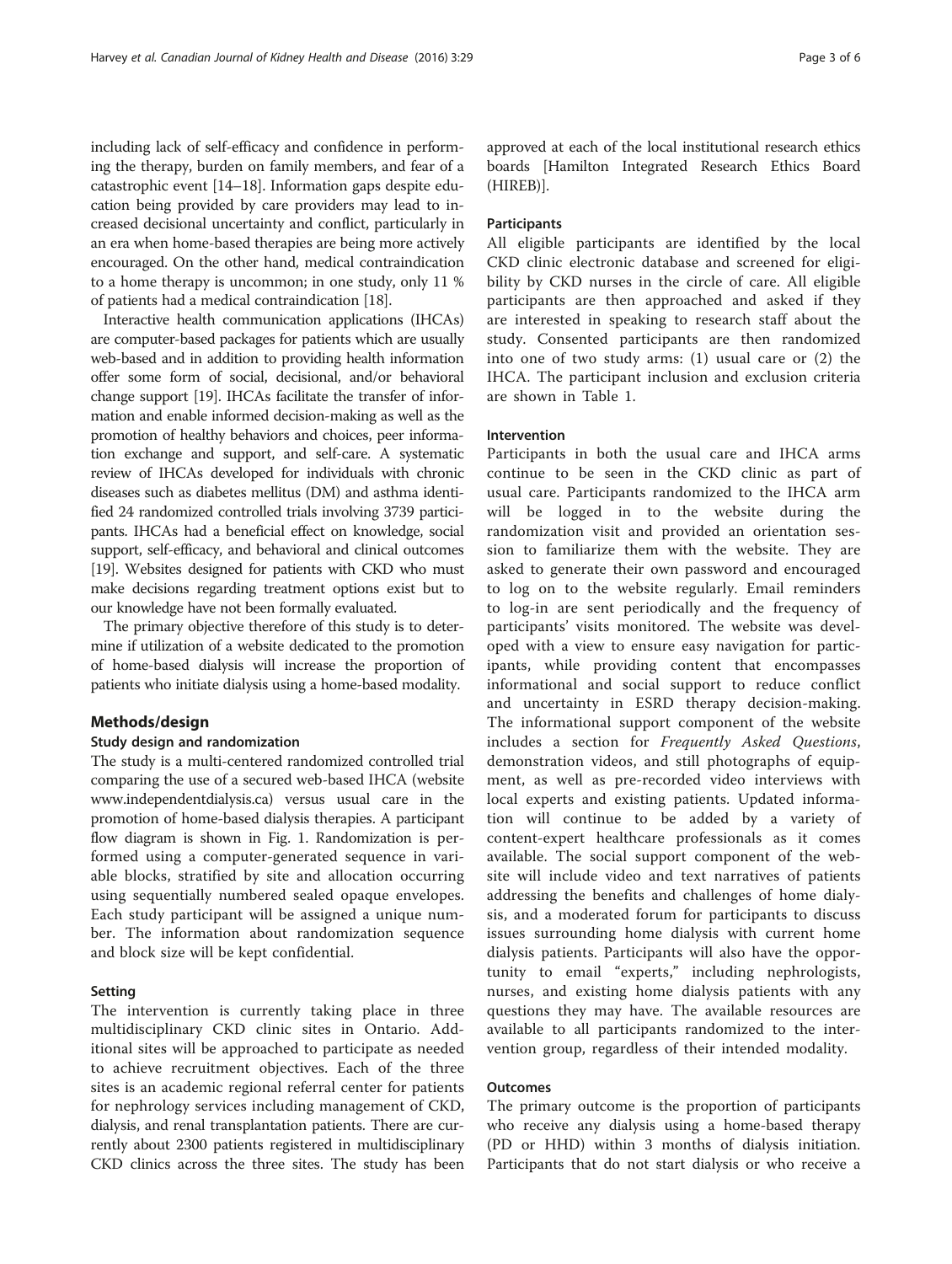<span id="page-3-0"></span>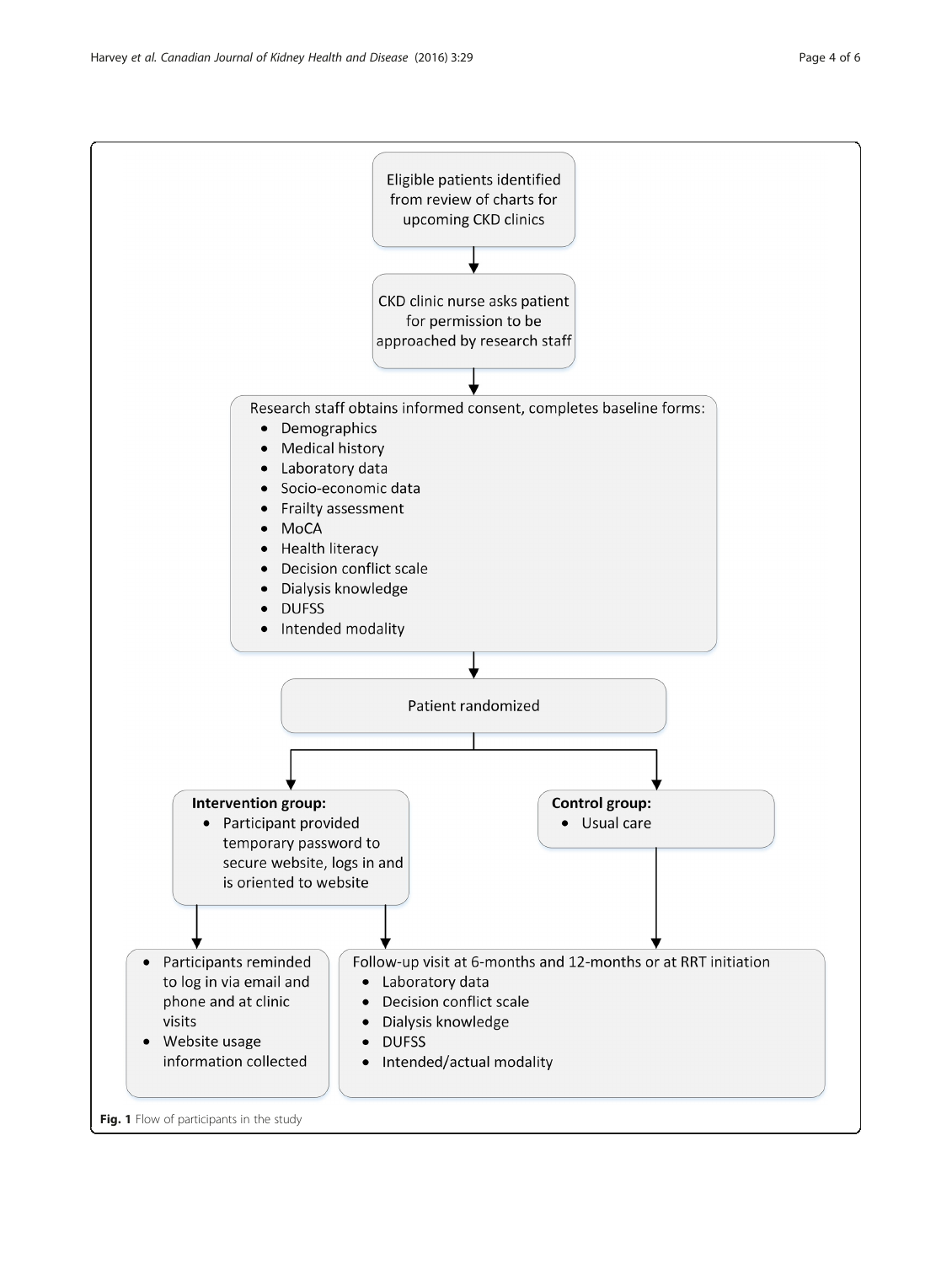<span id="page-4-0"></span>Table 1 Patient inclusion and exclusion criteria

| Inclusion criteria                                         | Exclusion criteria                                                                                      |
|------------------------------------------------------------|---------------------------------------------------------------------------------------------------------|
| 1. Age $\geq$ 18 years<br>2. Enrolled in CKD clinic        | 1. Absolute medical contraindication to home-based dialysis<br>2. Inability to provide informed consent |
| 3. Previously received ESRD modality education             | 3. Inability to use a home computer and Internet                                                        |
| 4. Personal access to a home computer with Internet access | 4. Inability to understand English (written and spoken)                                                 |
| 5. Most recent eGFR $\leq$ 20 ml/min/1.73 m <sup>2</sup>   | 5. Severe visual or auditory impairment                                                                 |
| 6. Declared intent for either dialysis or transplant       |                                                                                                         |

Abbreviations: CKD chronic kidney disease, ESRD end-stage renal disease, eGFR estimated glomerular filtration rate, ml milliliters, min minutes, and  $m^2$  meter squared

pre-emptive transplantation at study close will be regarded as non-home-based dialysis outcomes. Participants for which a modality cannot be ascertained will be considered non-home dialysis outcomes. Secondary outcomes include (1) proportion of patients intending to perform a home-based dialysis at 1 year, (2) dialysis knowledge as measured using a locally developed assessment tool (available online as Additional file [1\)](#page-5-0), (3) decision conflict measured using the Decisional Conflict Scale [\[20\]](#page-5-0), and (4) level of social support measured with the Duke-UNC Functional Social Support Questionnaire [[21\]](#page-5-0). All of the above outcomes will be measured at baseline and 6 and 12 months post intervention.

### Statistical considerations

In all analyses, participants randomized will be analyzed according to the group to which they were allocated. All ratios and differences will be calculated as the experimental group compared to the control group. These analyses may be modified in the final statistical analysis plan at any time prior to the investigators accessing the study data in an unblinded fashion. The between-group differences in frequencies will be expressed as either absolute risk differences and their associated 95 % confidence intervals and/or by calculating the odds ratio and its associated 95 % confidence interval (exact binomial method). The between-group differences in continuous variables between groups will be assessed using repeated measures analyses. Sensitivity analyses will be performed by assessing the treatment effect after adjusting for baseline risk factors of known or highly suspected association with modality choice. These factors will include age, sex, diabetes mellitus status, socioeconomic strata, availability of a caregiver, presence of cognitive impairment (assessed by the Montreal Cognitive Assessment (MoCA) score [\[22\]](#page-5-0), frailty [\[23](#page-5-0)], health literacy [[24](#page-5-0)], and other comorbidities. To avoid model over-fitting, we will include only an appropriate number of variables (no more than one per 12 home-based dialysis events) and include them in the order in which they are written above. A two-sided  $p$  value of <0.05 will be regarded as significant without adjustment for multiple comparisons. The baseline probability of selecting home-based dialysis is assumed to be 28 % based on local data. Assuming an alpha value of 0.05, and 80 % power to detect a 22 %

absolute difference between the intervention and usual care groups in the proportion of participants starting home-based dialysis, it is estimated that 152 participants would need to initiate dialysis to detect a significant difference between groups. Based on analysis of historical local clinic data on transition rates to ESRD therapies, it is anticipated that 264 participants will need to be recruited and followed for at least 1 year to achieve the required number of events. This recruitment target will be re-evaluated periodically and adjusted as needed based on differences between projected and when actual dialysis starts relative to the total number of recruited participants.

## **Discussion**

Patients with advanced CKD face what can be an overwhelming decision regarding their ultimate choice of dialysis modality. Home-based modalities are less costly and may provide a better quality of life for most patients. However, many Ontario programs are struggling to meet the provincial target of a 40 % home dialysis prevalence rate. Similar struggles have been noted in other jurisdictions. The objective of this intervention is to provide a supportive environment that is meant to encourage and support a decision to choose a home-based modality for patients with advanced CKD using a variety of methods, including informational, decisional, and social support utilizing an IHCA as a framework. This study will also evaluate whether such a tool has an effect on participants' knowledge, sense of social support, and perceived decisional conflict. The findings from this study will help to inform whether such a tool would be effective in encouraging the use of home-based modalities in this population. The study will have the potential to expand on which, if any, baseline patient factors predict utilization of home-based modalities. From a payer perspective, more than 10,000 patients are on dialysis in Ontario of which the majority is using facility-based HD (>75 %). If this IHCA is an effective educational tool, this would result in improved patient outcomes and substantial healthcare cost-savings. The estimated 10-year provincial cost-savings if the home dialysis proportion increased to 40 % is over US\$133 million. The IHCA will be a portable, easy to use, and inexpensive tool